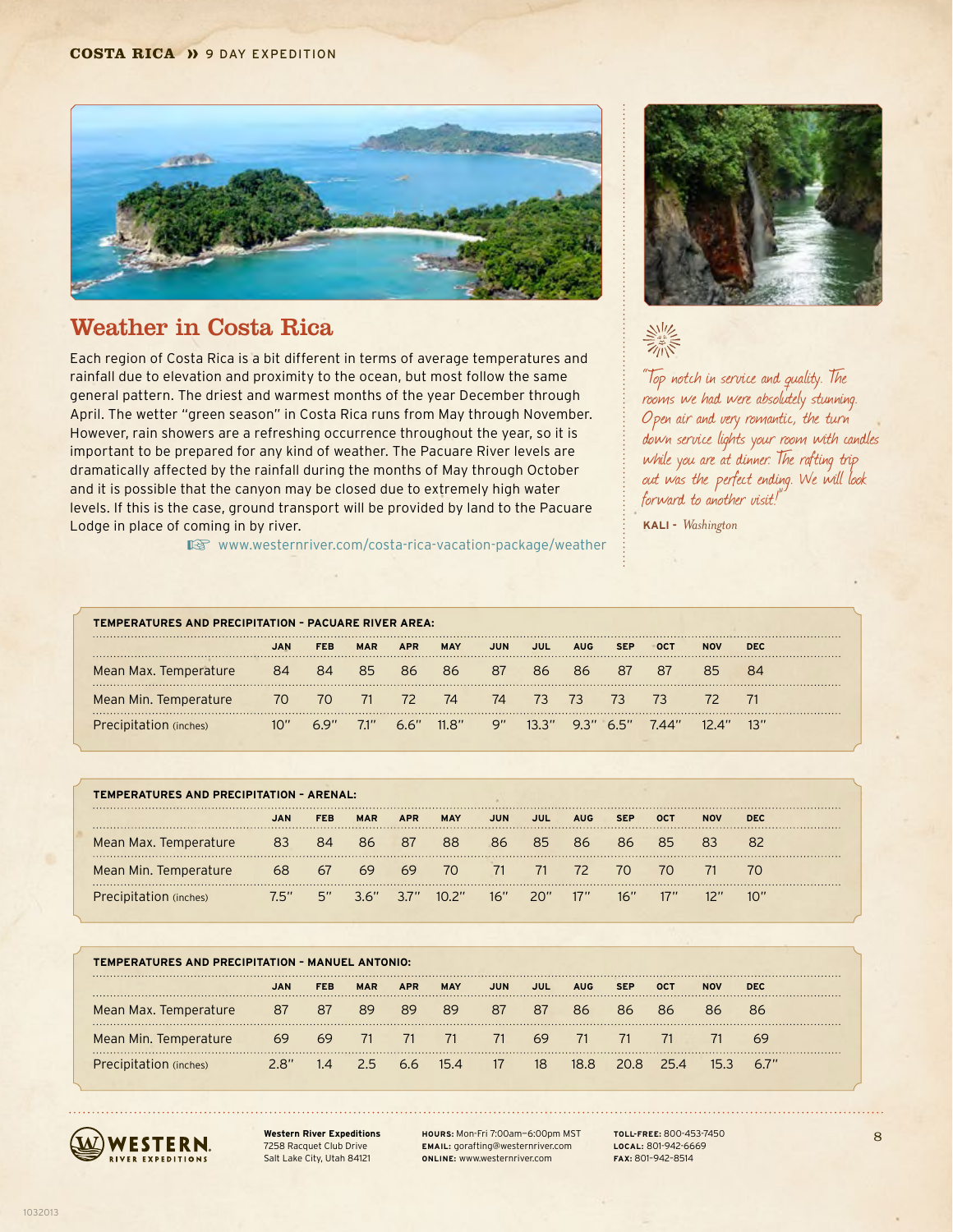## Physical Requirements for Rafting Trips

Our primary concern is participant safety. The nature of an outdoor adventure involves some physical exertion and also possible exposure to weather conditions that can fluctuate greatly due to heat, sun, wind, or rain. We do have experience accommodating persons with a wide range of physical challenges, disabilities, or medical and health conditions. However, we have found that for some people the factor of age, weight, pregnancy, lack of conditioning, heart or other disease, or recent surgery, can endanger themselves, other guests or create additional hardship that diminishes the suitability or enjoyment of this type of vacation. Please check with your physician prior to your trip if you have any medical or health condition or if you are taking any medications, and then notify us of how we can better help you with these conditions. In general, participants will need to meet the following physical requirements:

- **»** Fit into a Type 5 Life Jacket (maximum chest size is 52") required by the National Park Service
- Ability to securely grip ropes provided for handholds while running the rapids
- **»** Enough agility to climb on and off the rafts-this could be as much as a 2-3 foot reach and often on wet and slippery surfaces
- **»** Ability to navigate uneven terrain on hikes
- **»** Carry your own dry bag which will include your 20-pound duffel

Our principle objective is for you and your fellow guests to have an enjoyable and fulfilling experience. If you are concerned about any of these requirements, please call our friendly staff to further discuss which trip is right for you. Liability and waiver forms will more fully describe some of the inherent risks involved in these activities. We look forward to having you experience the adventure of a lifetime.





美术

"This was my first rafting experience & our expert river guide Luis Andres made sure that while it was exhilarating it was never too frightening for me. Luis Andres looked after us throughout our stay and like all the staff came from the local area. All were friendly and knowledgeable and added a big part to the enjoyment of our stay. Pacuare Lodge sits in a luxuriant rainforest reserve, and relies on candles for lighting in the lodges - no power or wi fi in the lodges although available in the central 'hub'. But what luxurious lodges they are! Pacuare Lodge offers the opportunity to dine in 'The  $Nest - a$  platform high in the branches of an ancient Kapok tree. Not for someone with a fear of heights (me) but a must for those who don't! The adventure of white water kayaking and rafting was amazing, and allowed us to see this beautiful river and nature at its most spectacular.

**ROBYN -** *Australia*



**Western River Expeditions** 7258 Racquet Club Drive Salt Lake City, Utah 84121

**HOURS:** Mon-Fri 7:00am—6:00pm MST **EMAIL:** gorafting@westernriver.com **ONLINE:** www.westernriver.com

**TOLL-FREE:** 800-453-7450 **LOCAL:** 801-942-6669 **FAX:** 801–942–8514